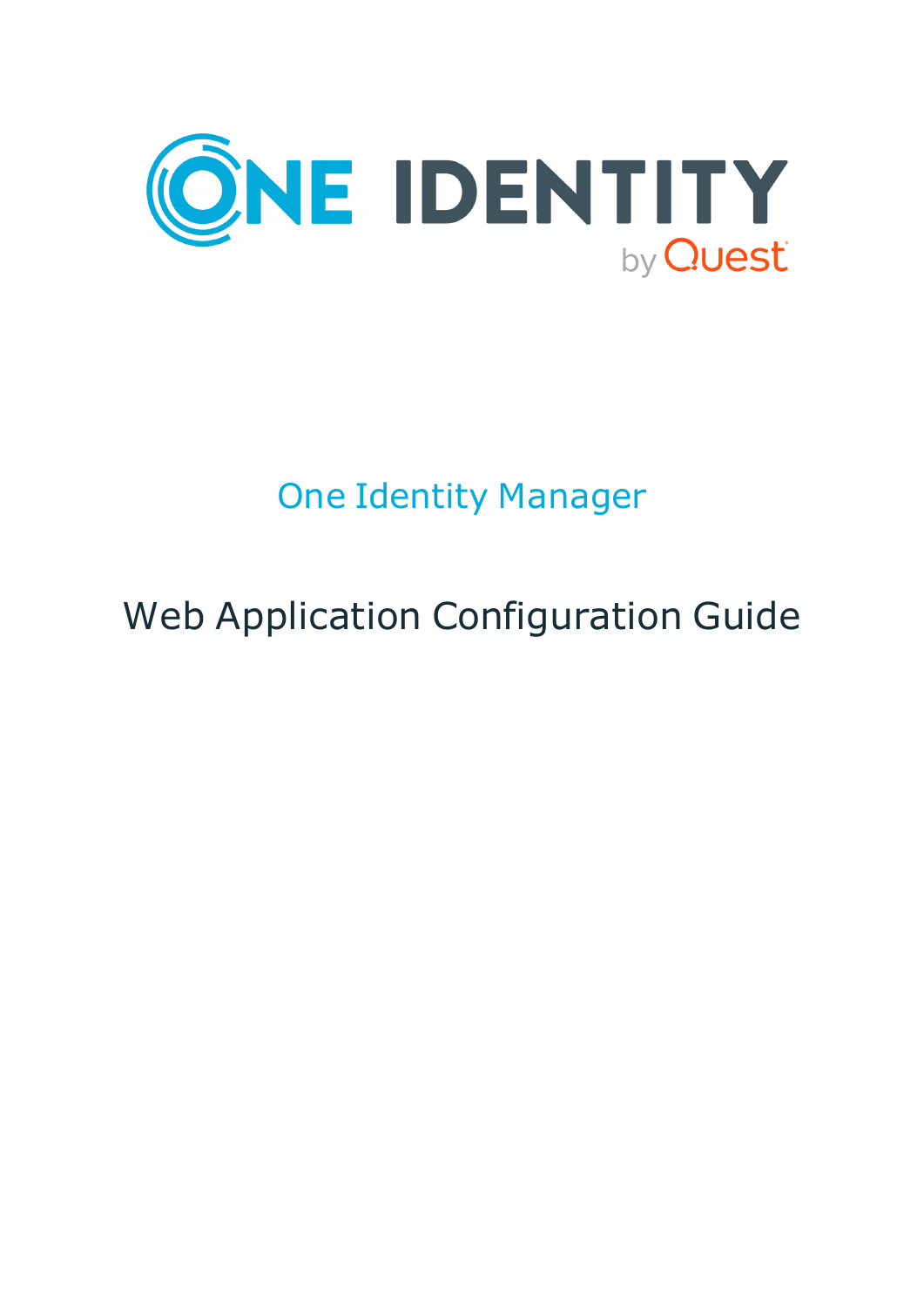#### **Copyright 2022 One Identity LLC.**

#### **ALL RIGHTS RESERVED.**

This guide contains proprietary information protected by copyright. The software described in this guide is furnished under a software license or nondisclosure agreement. This software may be used or copied only in accordance with the terms of the applicable agreement. No part of this guide may be reproduced or transmitted in any form or by any means, electronic or mechanical, including photocopying and recording for any purpose other than the purchaser's personal use without the written permission of One Identity LLC .

The information in this document is provided in connection with One Identity products. No license, express or implied, by estoppel or otherwise, to any intellectual property right is granted by this document or in connection with the sale of One Identity LLC products. EXCEPT AS SET FORTH IN THE TERMS AND CONDITIONS AS SPECIFIED IN THE LICENSE AGREEMENT FOR THIS PRODUCT, ONE IDENTITY ASSUMES NO LIABILITY WHATSOEVER AND DISCLAIMS ANY EXPRESS, IMPLIED OR STATUTORY WARRANTY RELATING TO ITS PRODUCTS INCLUDING, BUT NOT LIMITED TO, THE IMPLIED WARRANTY OF MERCHANTABILITY, FITNESS FOR A PARTICULAR PURPOSE, OR NON-INFRINGEMENT. IN NO EVENT SHALL ONE IDENTITY BE LIABLE FOR ANY DIRECT, INDIRECT, CONSEQUENTIAL, PUNITIVE, SPECIAL OR INCIDENTAL DAMAGES (INCLUDING, WITHOUT LIMITATION, DAMAGES FOR LOSS OF PROFITS, BUSINESS INTERRUPTION OR LOSS OF INFORMATION) ARISING OUT OF THE USE OR INABILITY TO USE THIS DOCUMENT, EVEN IF ONE IDENTITY HAS BEEN ADVISED OF THE POSSIBILITY OF SUCH DAMAGES. One Identity makes no representations or warranties with respect to the accuracy or completeness of the contents of this document and reserves the right to make changes to specifications and product descriptions at any time without notice. One Identity does not make any commitment to update the information contained in this document.

If you have any questions regarding your potential use of this material, contact:

One Identity LLC. Attn: LEGAL Dept 4 Polaris Way Aliso Viejo, CA 92656

Refer to our Web site ([http://www.OneIdentity.com](http://www.oneidentity.com/)) for regional and international office information.

#### **Patents**

One Identity is proud of our advanced technology. Patents and pending patents may apply to this product. For the most current information about applicable patents for this product, please visit our website at [http://www.OneIdentity.com/legal/patents.aspx](http://www.oneidentity.com/legal/patents.aspx).

#### **Trademarks**

One Identity and the One Identity logo are trademarks and registered trademarks of One Identity LLC. in the U.S.A. and other countries. For a complete list of One Identity trademarks, please visit our website at [www.OneIdentity.com/legal](http://www.oneidentity.com/legal). All other trademarks are the property of their respective owners.

#### **Legend**

**WARNING: A WARNING icon highlights a potential risk of bodily injury or property damage, for which industry-standard safety precautions are advised. This icon is often associated with electrical hazards related to hardware.**

**CAUTION: A CAUTION icon indicates potential damage to hardware or loss of data if** A **instructions are not followed.**

One Identity Manager Web Application Configuration Guide Updated - 27 April 2022, 01:17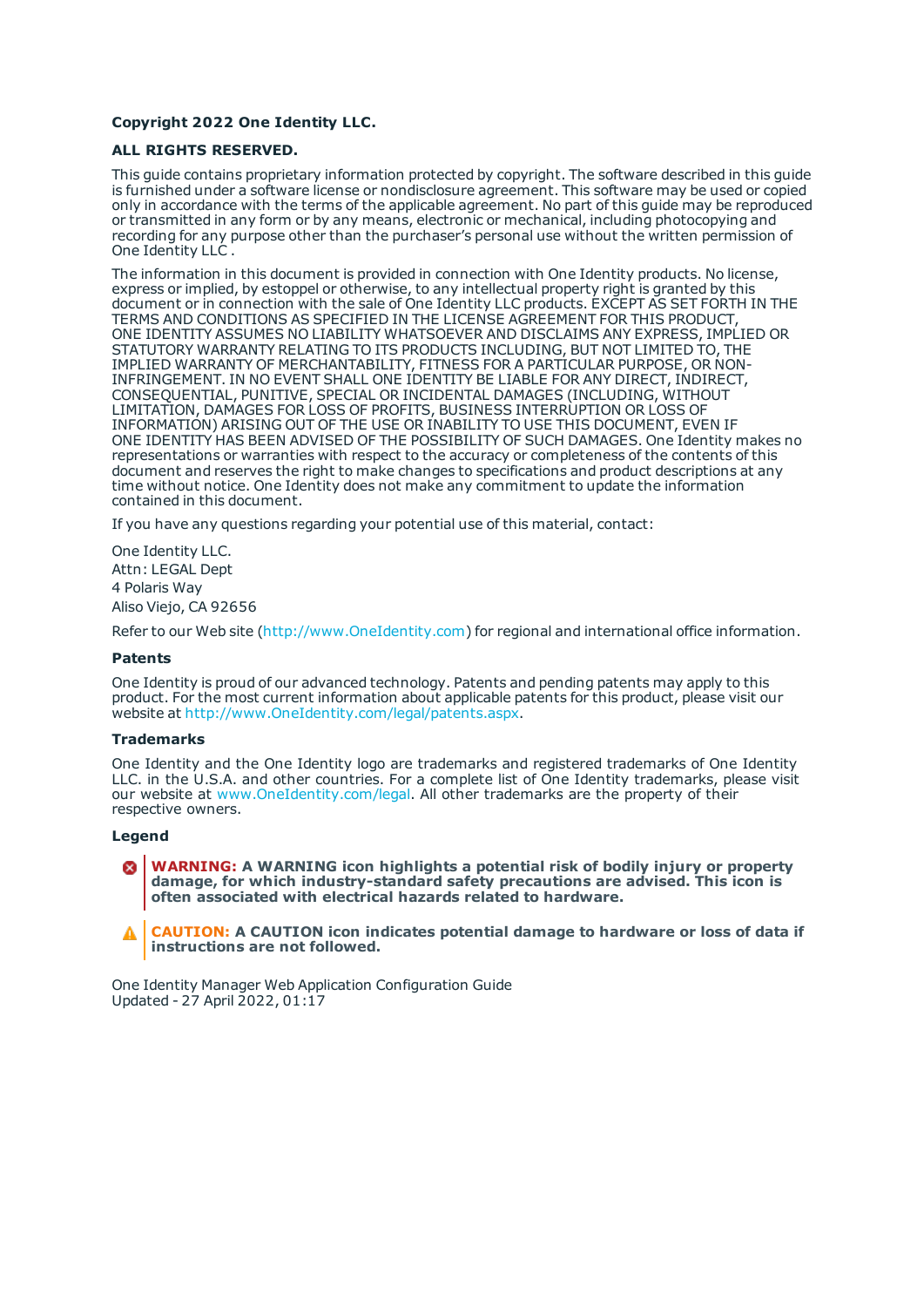## **Contents**

| Activating Starling Two-Factor Authentication for the Operations Support Web Portal 14 |  |
|----------------------------------------------------------------------------------------|--|
|                                                                                        |  |
|                                                                                        |  |
|                                                                                        |  |
|                                                                                        |  |
|                                                                                        |  |
|                                                                                        |  |
| Configuring Password Reset Portal login with password questions  19                    |  |
| Recommendations for secure operation of web applications 20                            |  |
|                                                                                        |  |
|                                                                                        |  |
|                                                                                        |  |
|                                                                                        |  |
|                                                                                        |  |
|                                                                                        |  |
|                                                                                        |  |

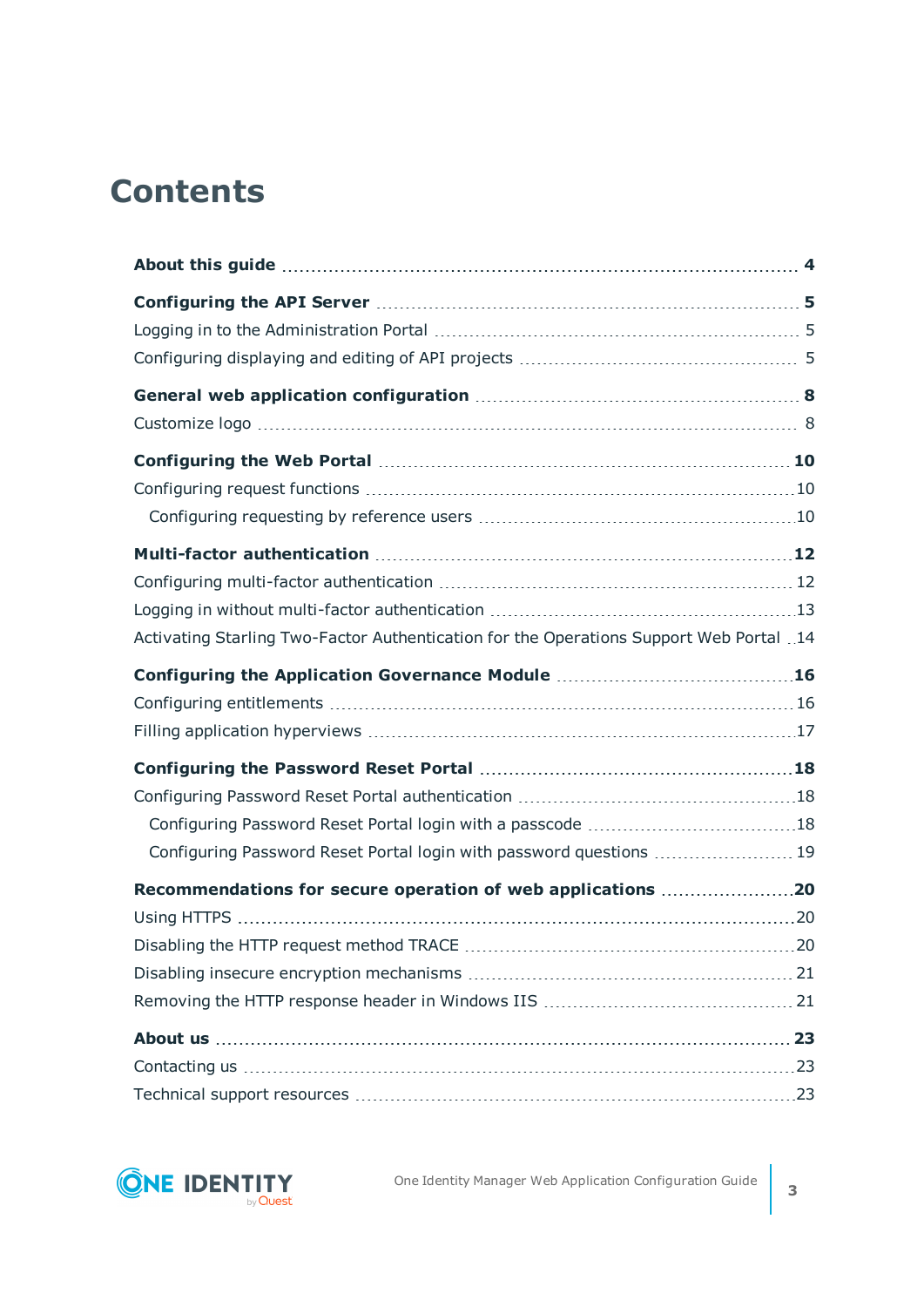# **About this guide**

<span id="page-3-0"></span>This guide book provides administrators and web developers with information about configuration and operation of One Identity Manager web applications.

### **Available documentation**

The online version of One Identity Manager documentation is available in the Support portal under Technical [Documentation.](https://support.oneidentity.com/identity-manager/technical-documents) You will find videos with additional information at [www.YouTube.com/OneIdentity.](http://www.youtube.com/OneIdentity)

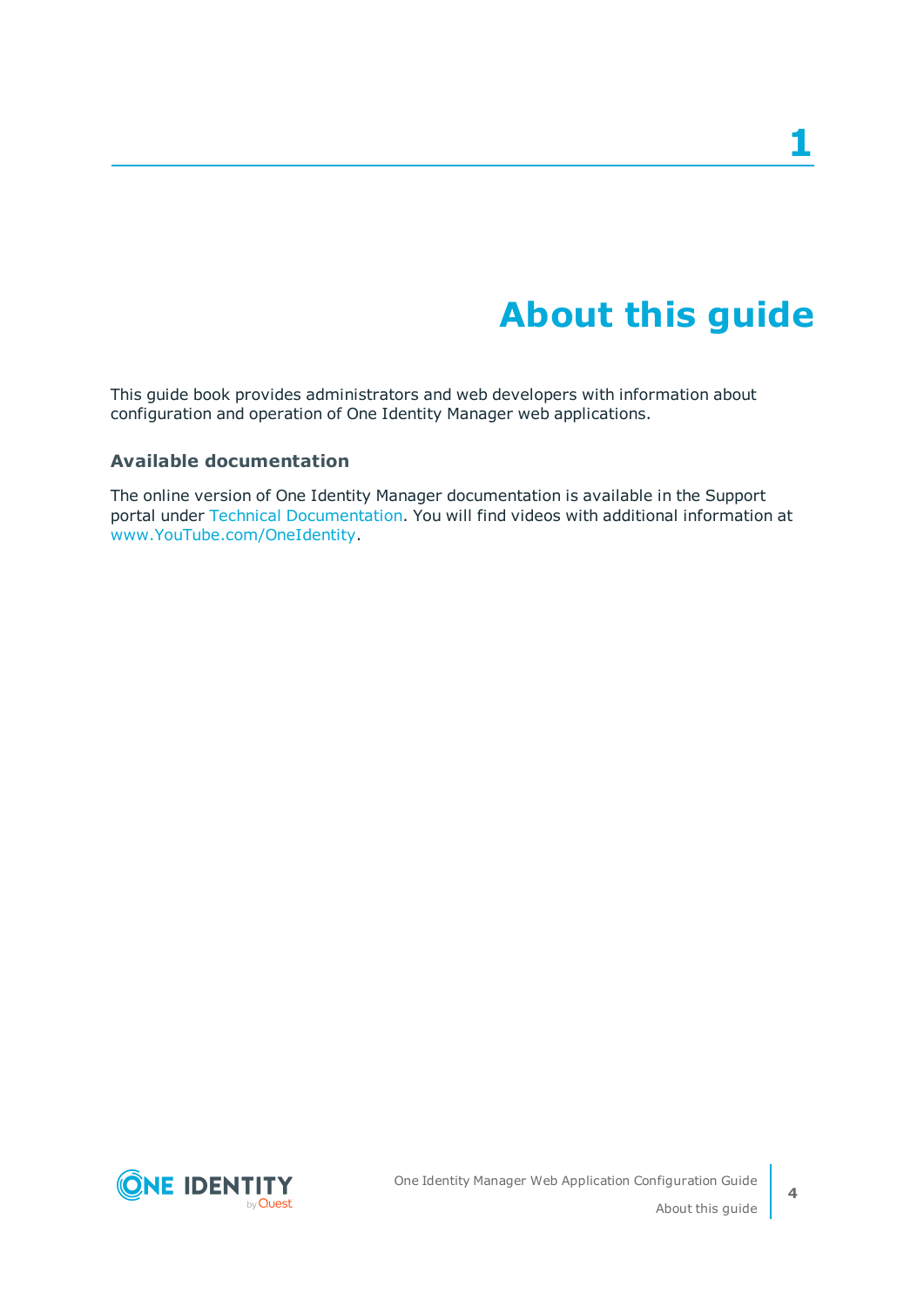# **Configuring the API Server**

<span id="page-4-0"></span>You can configure the API Server and its API projects using the Administration Portal.

### **Detailed information about this topic**

- $\cdot$  Logging in to the [Administration](#page-4-1) Portal on page 5
- [Configuring](#page-4-2) displaying and editing of API projects on page 5

## <span id="page-4-1"></span>**Logging in to the Administration Portal**

To configure API Server and its API projects, you must log in to the Administration Portal.

#### *To log in to the Administration Portal*

- 1. In the address line of your web browser, enter the web address (URL) of the Administration Portal.
- 2. On the Administration Portal login page, in the **Authentication** menu, select the authentication type you want to use to log in.
- 3. In the **User** input field, enter your full user name.
- 4. In the **Password** field, enter your personal password.
- <span id="page-4-2"></span>5. Click **Log in**.

## **Configuring displaying and editing of API projects**

Once you log in to the Administration Portal, you can view the configuration of each API project and [edit](#page-5-0) it using configuration keys.

In addition, you can [display](#page-5-1) all customizations and [undo](#page-5-2) them if necessary.

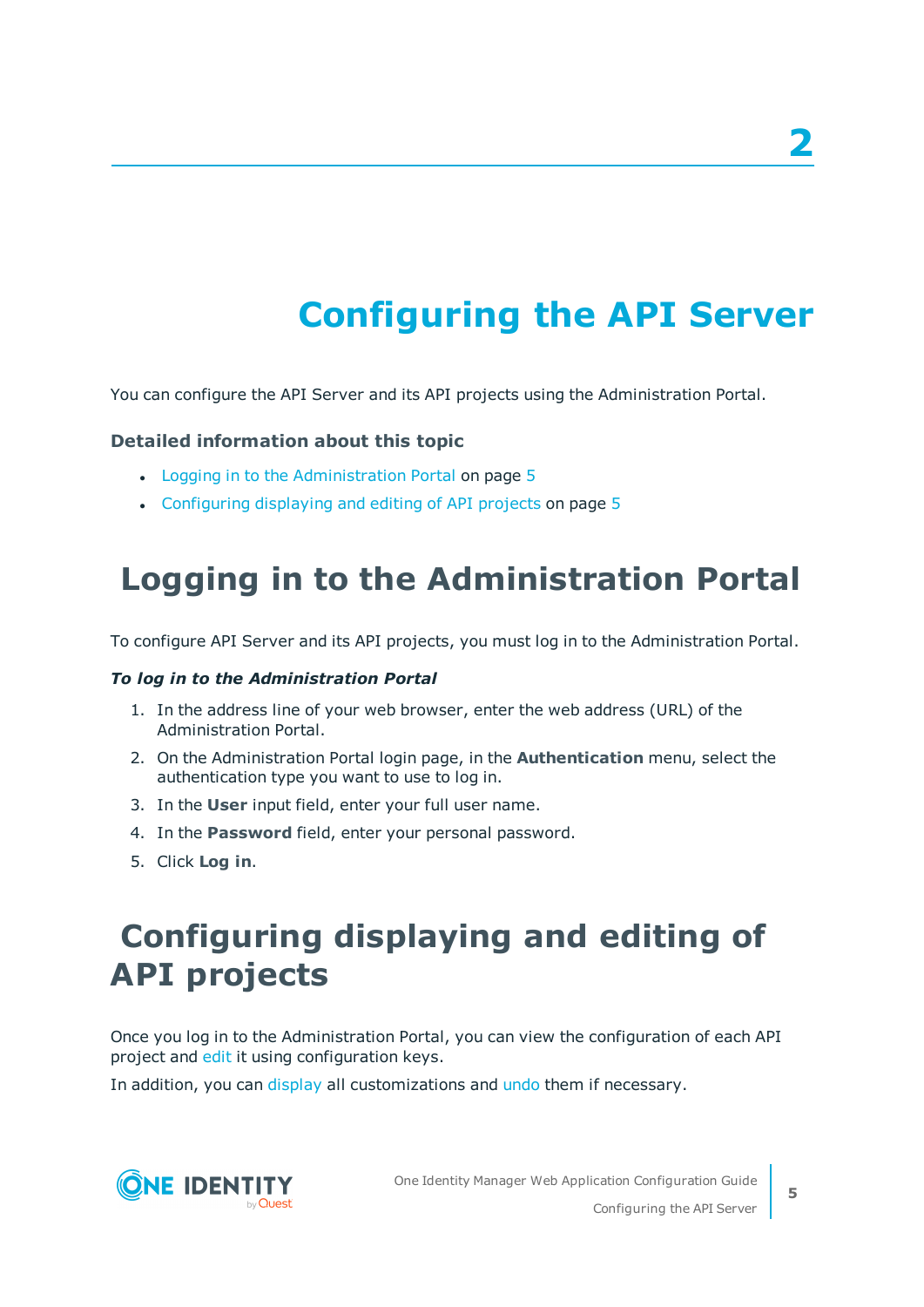TIP: If you want to try out changes on a server, you can apply the changes locally. If you want to apply changes to all API Server, you can make the changes globally.

### <span id="page-5-0"></span>*To edit an API project configuration key*

- 1. Log in to the Administration Portal (see Logging in to the [Administration](#page-4-1) [Portal](#page-4-1) on page 5).
- 2. In the navigation, click **Configuration**.
- 3. On the **Configuration** page, in the **Show configuration for the following API project** menu, select the API project that you want to configure.
- 4. (Optional) To further limit the displayed configuration keys, enter the name of the configuration key in the search field.
- 5. Click on the name of the configuration key to expand it.
- 6. Edit the value in the configuration key.
- 7. Click **Apply**.
- 8. Perform one of the following actions:
	- <sup>l</sup> If you want to apply the changes locally only, click **Apply locally**.
	- <sup>l</sup> If you want to apply the changes globally, click **Apply globally**.
- 9. Click **Apply**.

#### <span id="page-5-1"></span>*To display all API project customizations*

- 1. Log in to the Administration Portal (see Logging in to the [Administration](#page-4-1) [Portal](#page-4-1) on page 5).
- 2. In the navigation, click **Configuration**.
- 3. On the **Configuration** page, in the **Show configuration for the following API project** menu, select the API project to display the changes.
- 4. Click (**Filter**).
- 5. In the context menu, select the **Customized settings** check box.

#### <span id="page-5-2"></span>*To discard all changes to an API project*

- 1. Log in to the Administration Portal (see Logging in to the [Administration](#page-4-1) [Portal](#page-4-1) on page 5).
- 2. In the navigation, click **Configuration**.
- 3. On the **Configuration** page, in the **Show configuration for the following API project** menu, select the API project with changes you want to discard.
- 4. Click **Actions**.
- 5. Perform one of the following actions:
	- <sup>l</sup> To discard all globally customized settings, click **Revert all globally customized settings**.

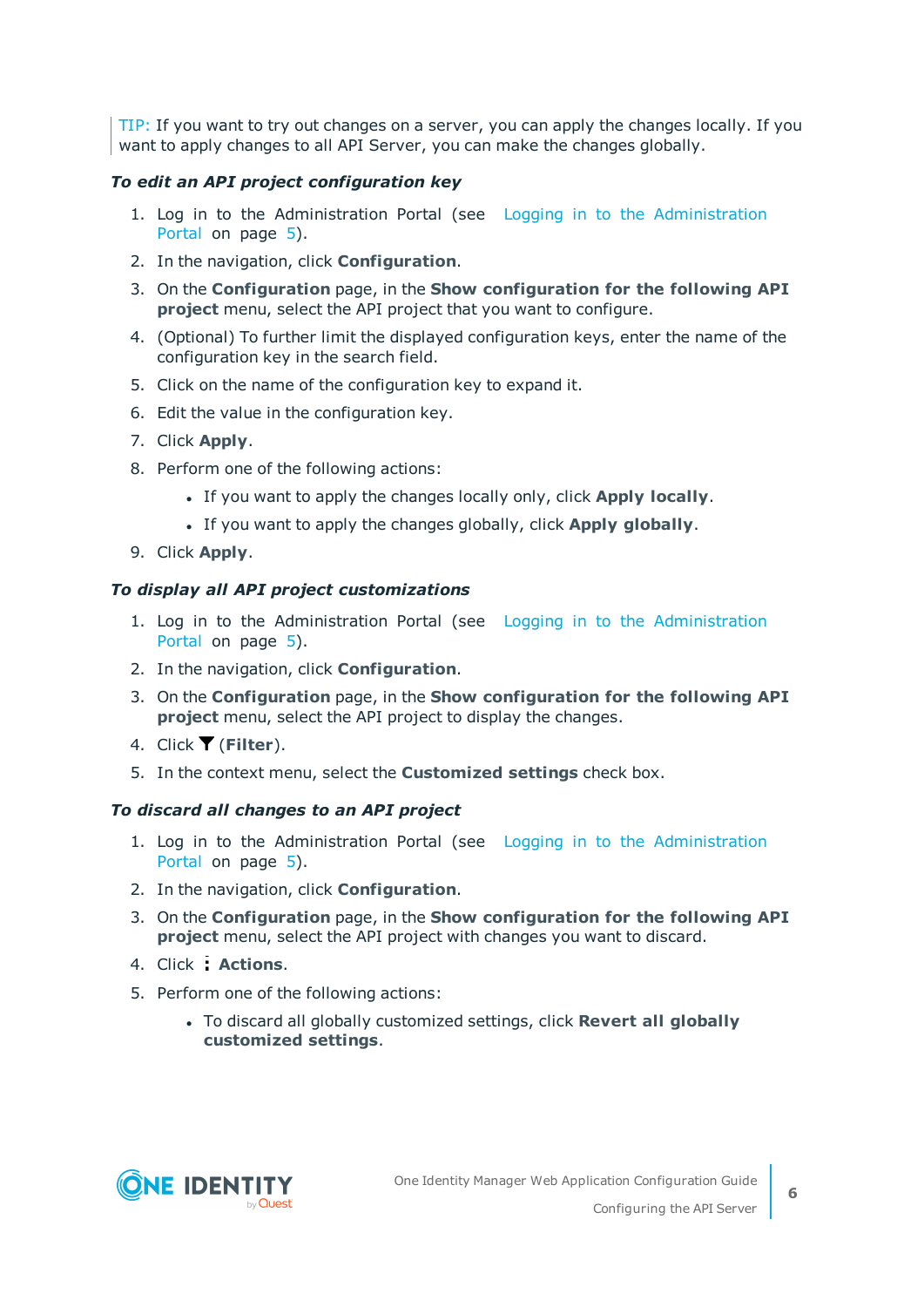- <sup>l</sup> To discard all locally customized settings, click **Revert all locally customized settings**.
- 6. In the **Reset Configuration** dialog, confirm the query with **OK**.

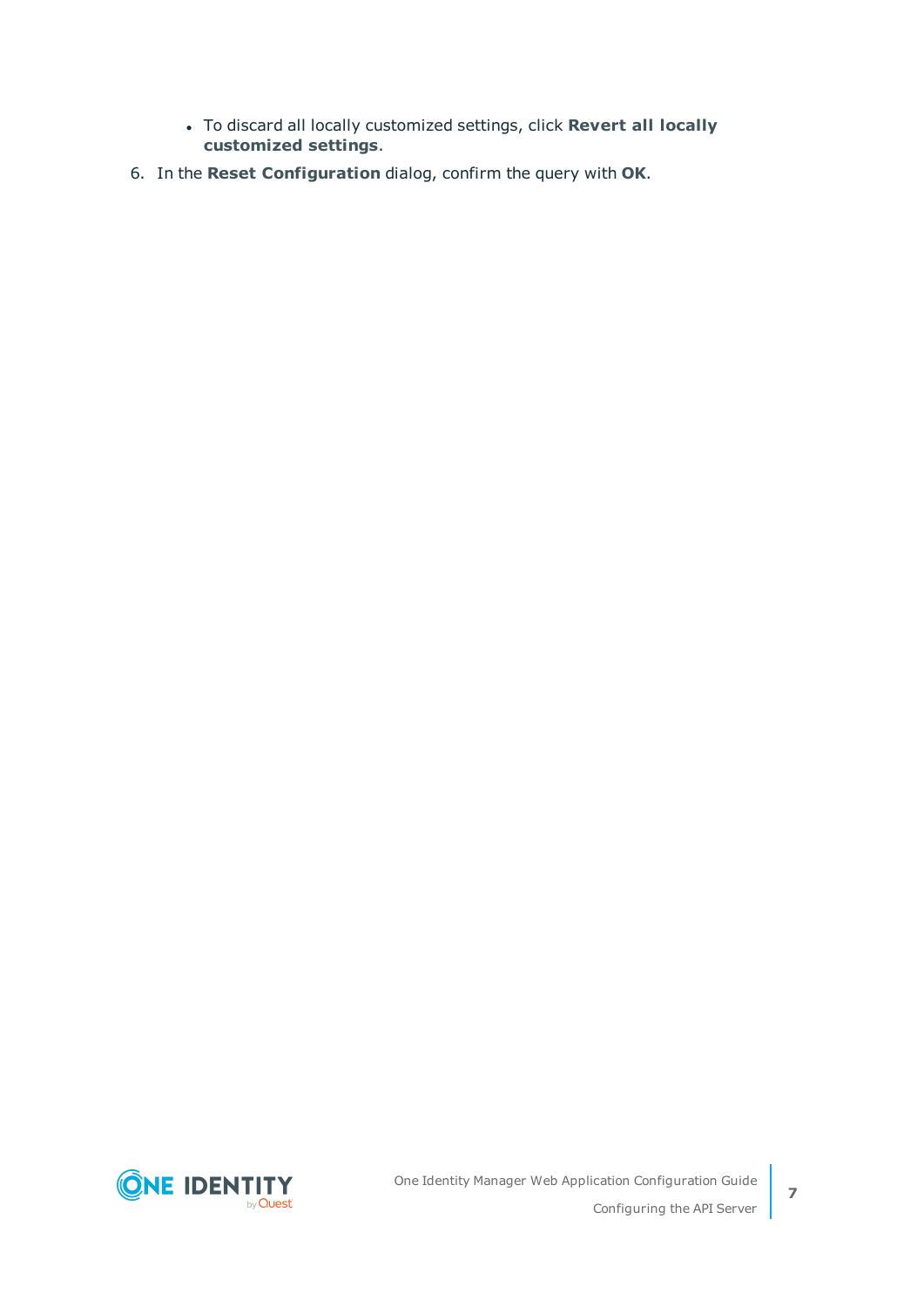# **General web application configuration**

<span id="page-7-0"></span>You can make certain settings that affect all web applications.

### **Detailed information about this topic**

• [Customize](#page-7-1) logo on page 8

## <span id="page-7-1"></span>**Customize logo**

You can define which logo to use in the web application. The logo is displayed on the login page and in the web application's header. If you do not define a logo the One Identity company logo is used.

Required configuration key:

<sup>l</sup> **Company logo** (**CompanyLogoUrl**): URL where you will find the image file for the company logo.

#### *To customize the logo*

- 1. Log in to the Administration Portal (see Logging in to the [Administration](#page-4-1) [Portal](#page-4-1) on page 5).
- 2. In the navigation, click **Configuration**.
- 3. On the **Configuration** page, in the **Show configuration for the following API project** menu, select the **imx** API project.
- 4. Expand the **Company logo** configuration key.
- 5. In the **Value** field, enter the logo's URL. Enter the URL in one of the following formats:
	- <sup>l</sup> **https://www.example.com/logos/company-logo.png**
	- <sup>l</sup> **http://www.example.com/logos/company-logo.png**



**3**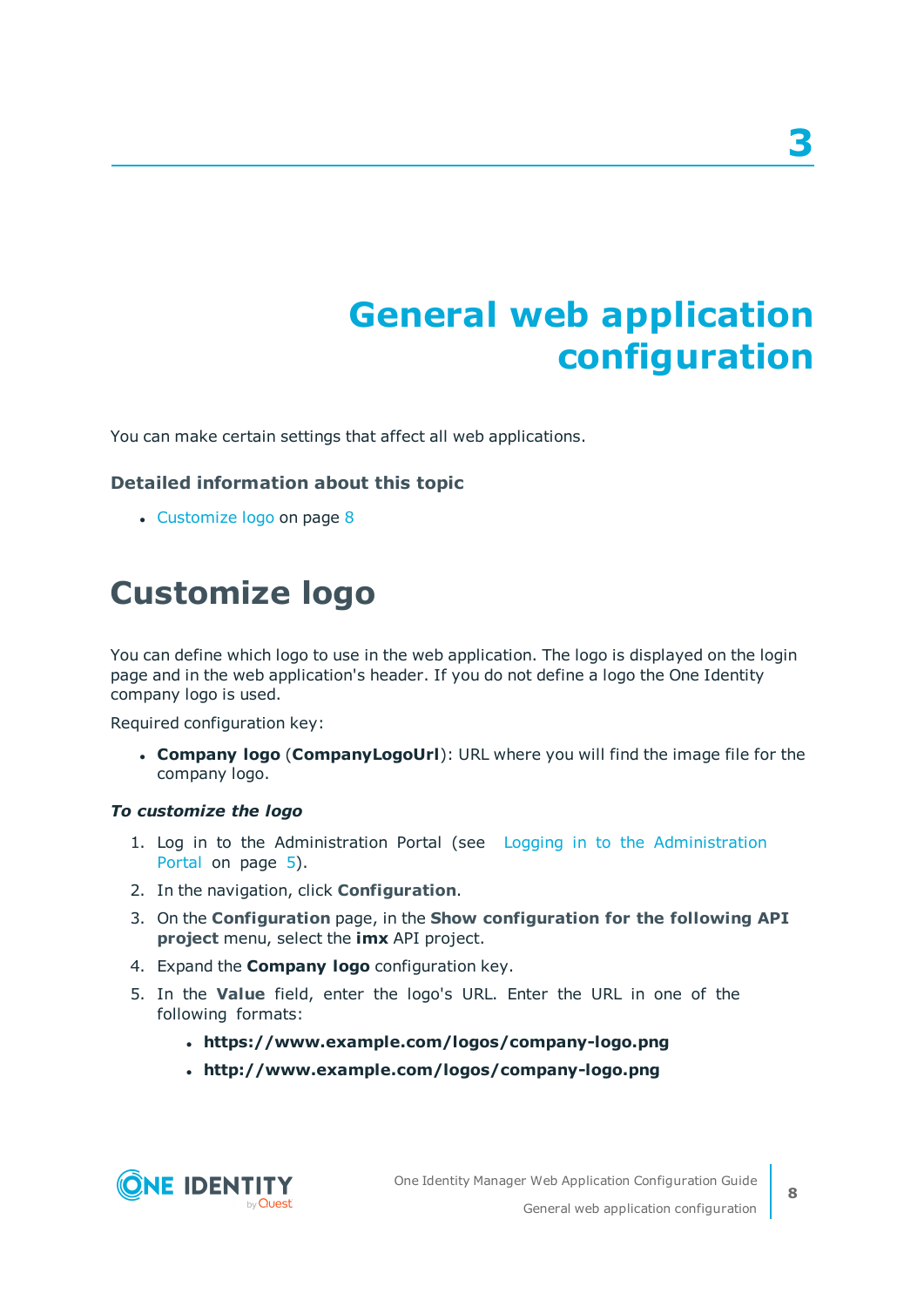• **/logos/company-logo.png** (relative to the API Servers base directory)

TIP: If the logo does not appear, check the configuration of the Content Security Policy using the **Content security policy for HTML applications** configuration key in the **imx** API project.

- 6. Click **Apply**.
- 7. Perform one of the following actions:
	- <sup>l</sup> If you want to apply the changes locally only, click **Apply locally**.
	- <sup>l</sup> If you want to apply the changes globally, click **Apply globally**.
- 8. Click **Apply**.

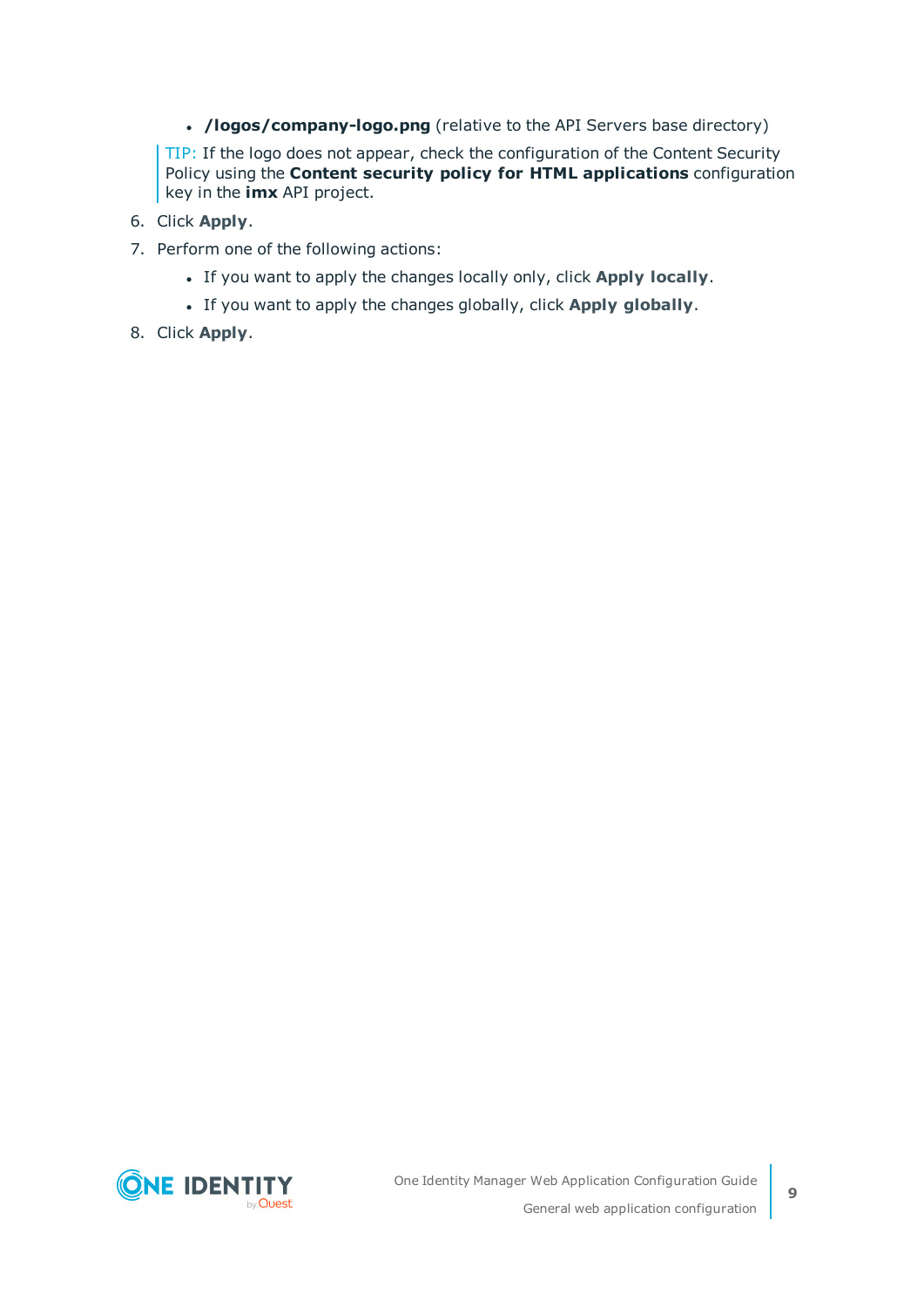# **Configuring the Web Portal**

<span id="page-9-0"></span>This section describes the configuration steps and parameters that you will require to configure some of the features of the Web Portal.

For more information about the Web Designer, see the *One Identity Manager Web Designer Reference Guide*.

### **Detailed information about this topic**

- [Configuring](#page-9-1) request functions on page 10
- **.** Anzeigen benutzerbezogener Prozesse
- Selbstregistrierung von Benutzern konfigurieren
- <span id="page-9-1"></span>• Vier-Augen-Prinzip für die Kennwortvergabe aktivieren

## **Configuring request functions**

<span id="page-9-2"></span>You can configure Web Portal request functions using the **Administration Portal**.

### **Configuring requesting by reference users**

Web Portal users can request products that have a specific identity. This is called requesting by reference user.

Required configuration key:

<sup>l</sup> **Products can be requested through reference user**(**VI\_ITShop\_ ProductSelectionByReferenceUser** ): Enables or disables the "By reference user" function in the Web Portal.



**4**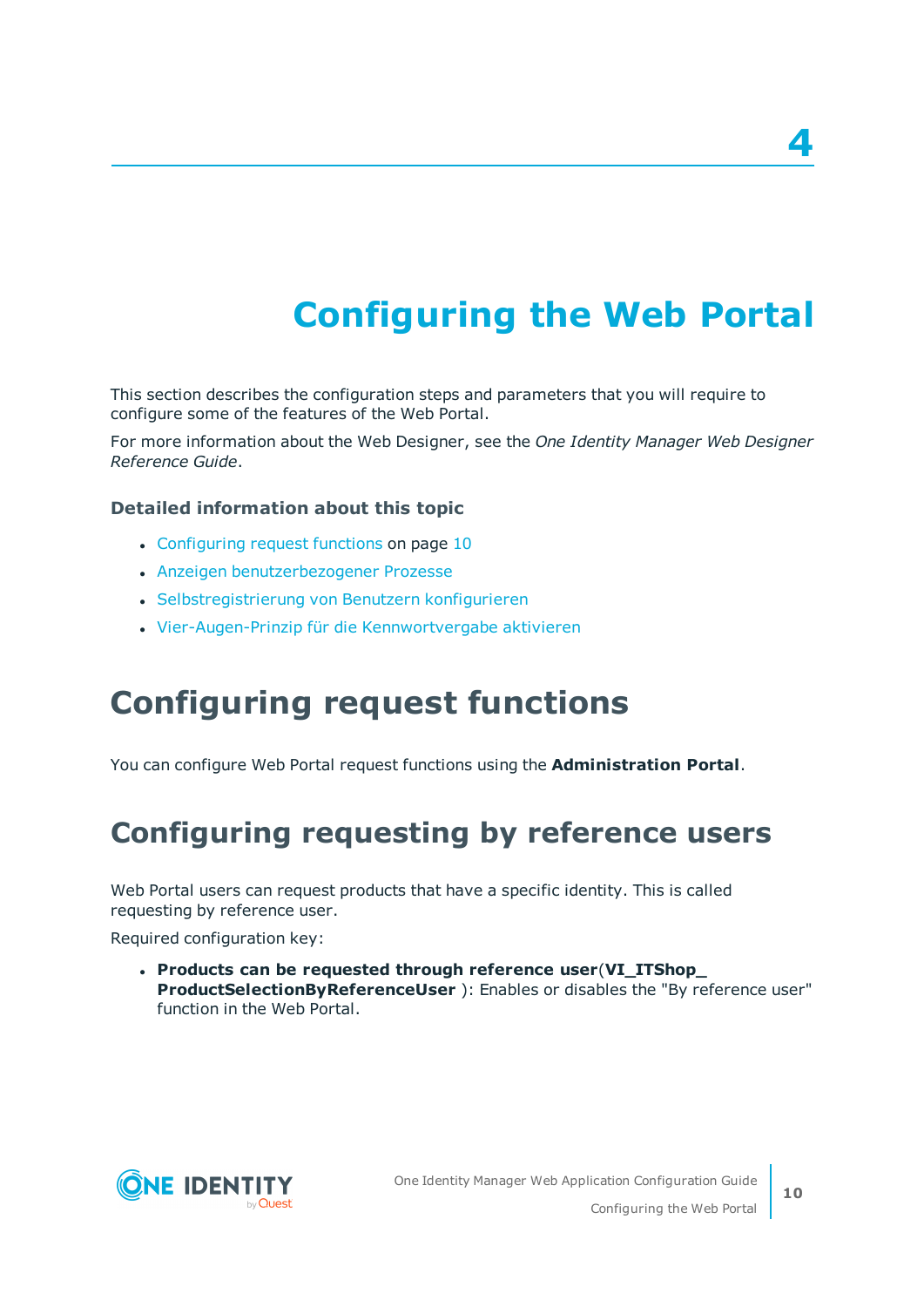#### *To configure requesting by reference user*

- 1. Log in to the Administration Portal (see Logging in to the [Administration](#page-4-1) [Portal](#page-4-1) on page 5).
- 2. In the navigation, click **Configuration**.
- 3. On the **Configuration** page, in the **Show configuration for the following API project** menu, select the API project for which you want to set up requesting by reference users.
- 4. Expand the **Products can be requested through reference user** configuration key.
- 5. Perform one of the following actions:
	- <sup>l</sup> To enable the "By reference user" function, select the **Products can be requested through reference user** check box.
	- <sup>l</sup> To disable the "By reference user" function, clear the **Products can be requested through reference user** check box.
- 6. Click **Apply**.
- 7. Perform one of the following actions:
	- <sup>l</sup> If you want to apply the changes locally only, click **Apply locally**.
	- <sup>l</sup> If you want to apply the changes globally, click **Apply globally**.
- 8. Click **Apply**.



**11**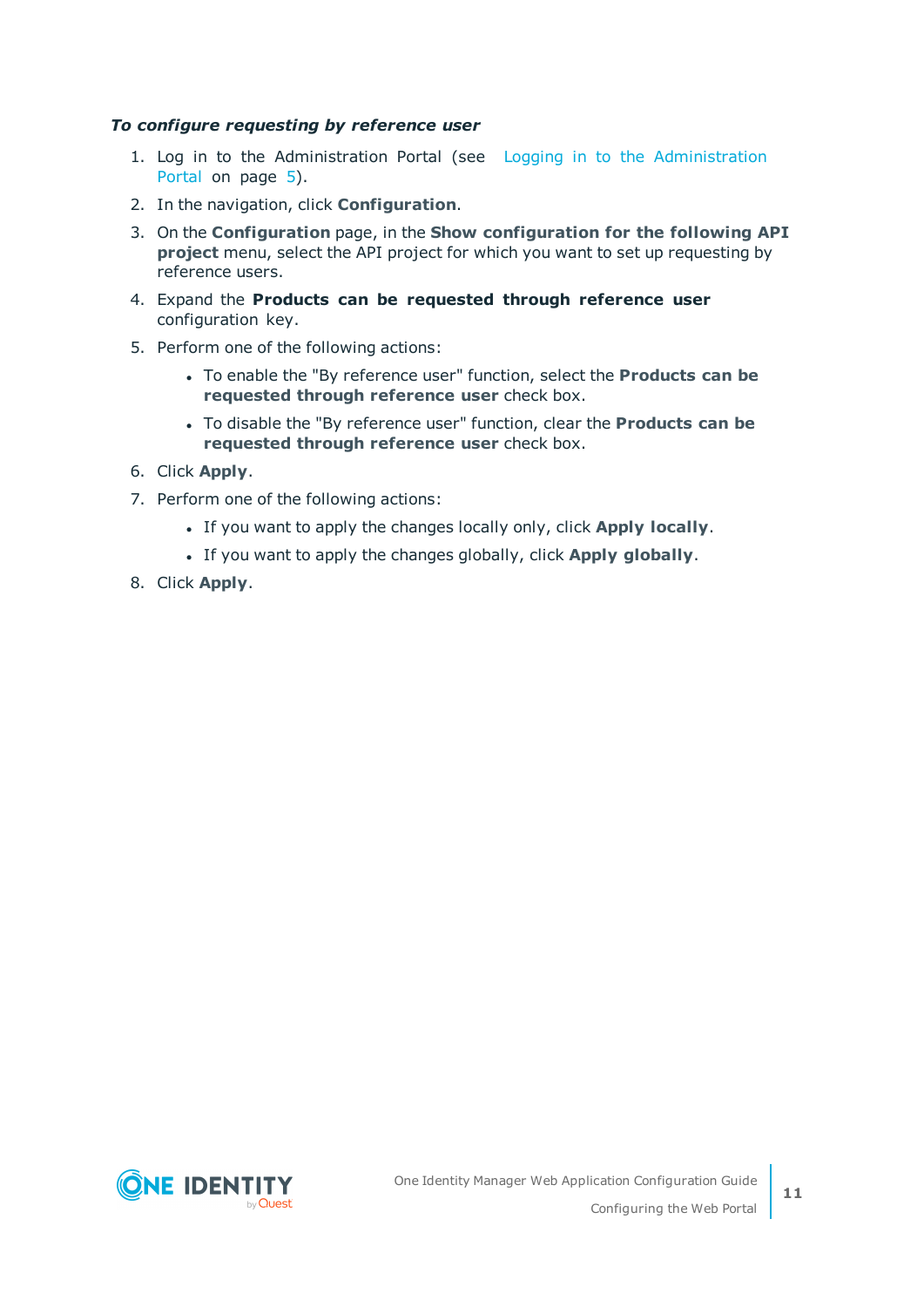# **Multi-factor authentication**

<span id="page-11-0"></span>Multi-factor authentication guarantees better security for logging into web applications. One Identity Manager tools use Starling Two-Factor Authentication for multi-factor authentication.

The following prerequisites must be fulfilled to use Starling Two-Factor Authentication:

- Users must have a registered Starling 2FA token.
- Use of an employee-related authentication module, for example "Person (rolebased)"

Starling Two-Factor Authentication takes place after initial database login and is independent of it. At web application level, every access attempt is prevented until Starling Two-Factor Authentication has been completed.

# <span id="page-11-1"></span>**Configuring multi-factor authentication**

You can configure multi-factor authentication for web applications.

Required configuration key:

<sup>l</sup> **Multi-factor authentication(MfaAuthenticationProvider**): Defines which multifactor authentication is used.

### *To set up multi-factor authentication*

- 1. Log in to the Administration Portal (see Logging in to the [Administration](#page-4-1) [Portal](#page-4-1) on page 5).
- 2. In the navigation, click **Configuration**.
- 3. On the **Configuration** page, in the **Show configuration for the following API project** menu list, select the API project for which you want to set up multi-factor authentication.
- 4. Expand the **Multi-factor Authentication** configuration key.
- 5. In the menu, select the authentication module you want to use.
- 6. Click **Apply**.

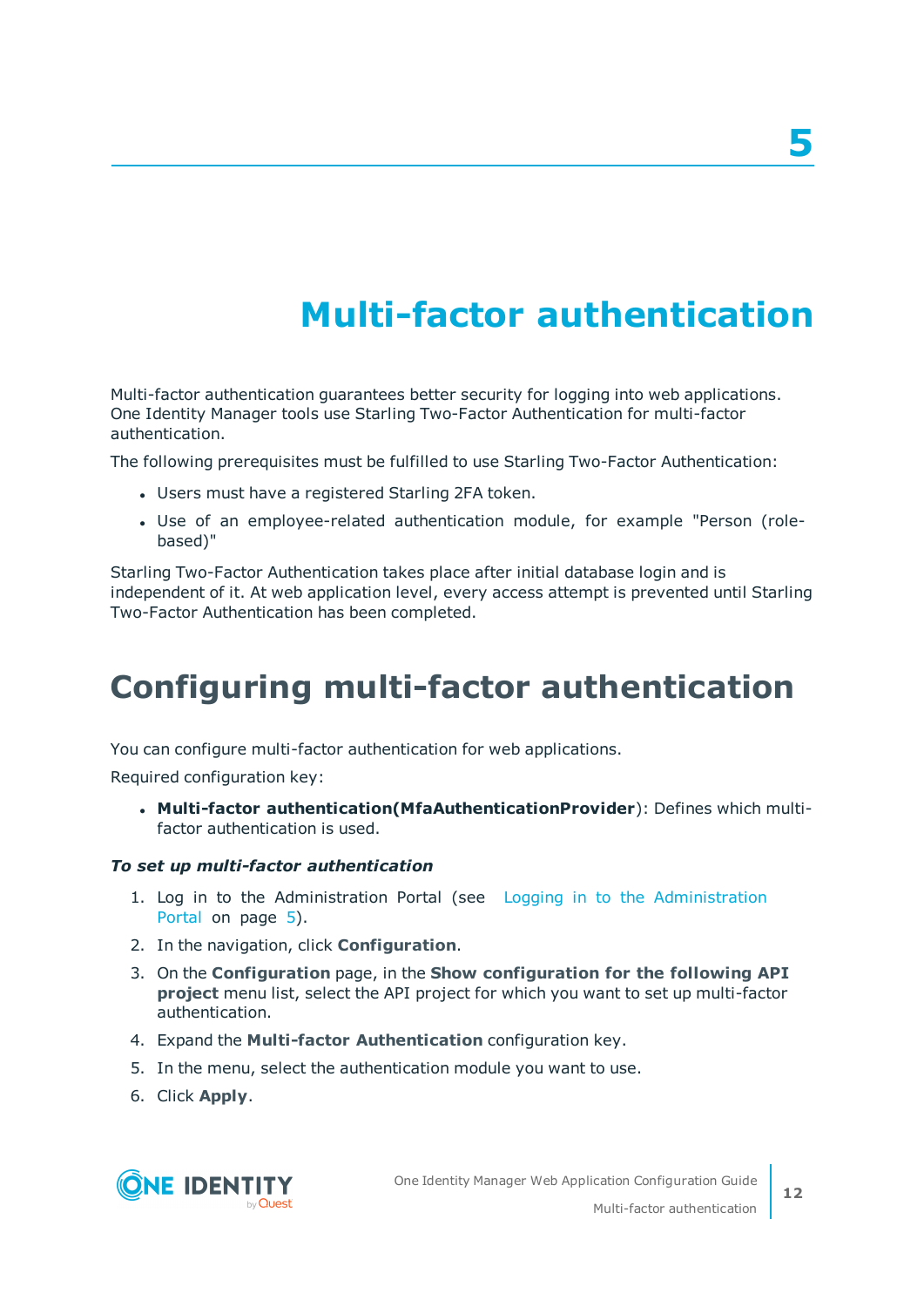- 7. Perform one of the following actions:
	- <sup>l</sup> If you want to apply the changes locally only, click **Apply locally**.
	- <sup>l</sup> If you want to apply the changes globally, click **Apply globally**.
- <span id="page-12-0"></span>8. Click **Apply**.

## **Logging in without multi-factor authentication**

You can specify which users can log in to the web application without multi-factor authentication:

- All [users](#page-12-1) can log in to the web application without multi-factor authentication.
- User with IP [addresses](#page-13-1) from a specific IP address range can log in to the web application without multi-factor authentication.

Required configuration key:

- <sup>l</sup> **Allow access for users who are not registered for multi-factor authentication** (**VI\_Common\_AccessControl\_AllowUnregistered**): Specifies whether users that are not registered for multi-factor authentication are allowed to access the web application.
- <sup>l</sup> **MFA bypass IP address range(MfaAllowListIpAddressRange**): Users with the IP addresses specified here can log in to the web application without multi-factor authentication.

### <span id="page-12-1"></span>*To allow login without multi-factor authentication for all users*

- 1. Log in to the Administration Portal (see Logging in to the [Administration](#page-4-1) [Portal](#page-4-1) on page 5).
- 2. In the navigation, click **Configuration**.
- 3. In the navigation, click **Configuration**.
- 4. On the **Configuration** page, in the **Show configuration for the following API project** menu, select the API project that you want configure without multi-factor authentication.
- 5. Expand the **Allow access for users who are not registered for multi-factor authentication** configuration key.
- 6. Select the **Allow access for users who are not registered for multi-factor authentication** check box.
- 7. Click **Apply**.
- 8. Perform one of the following actions:

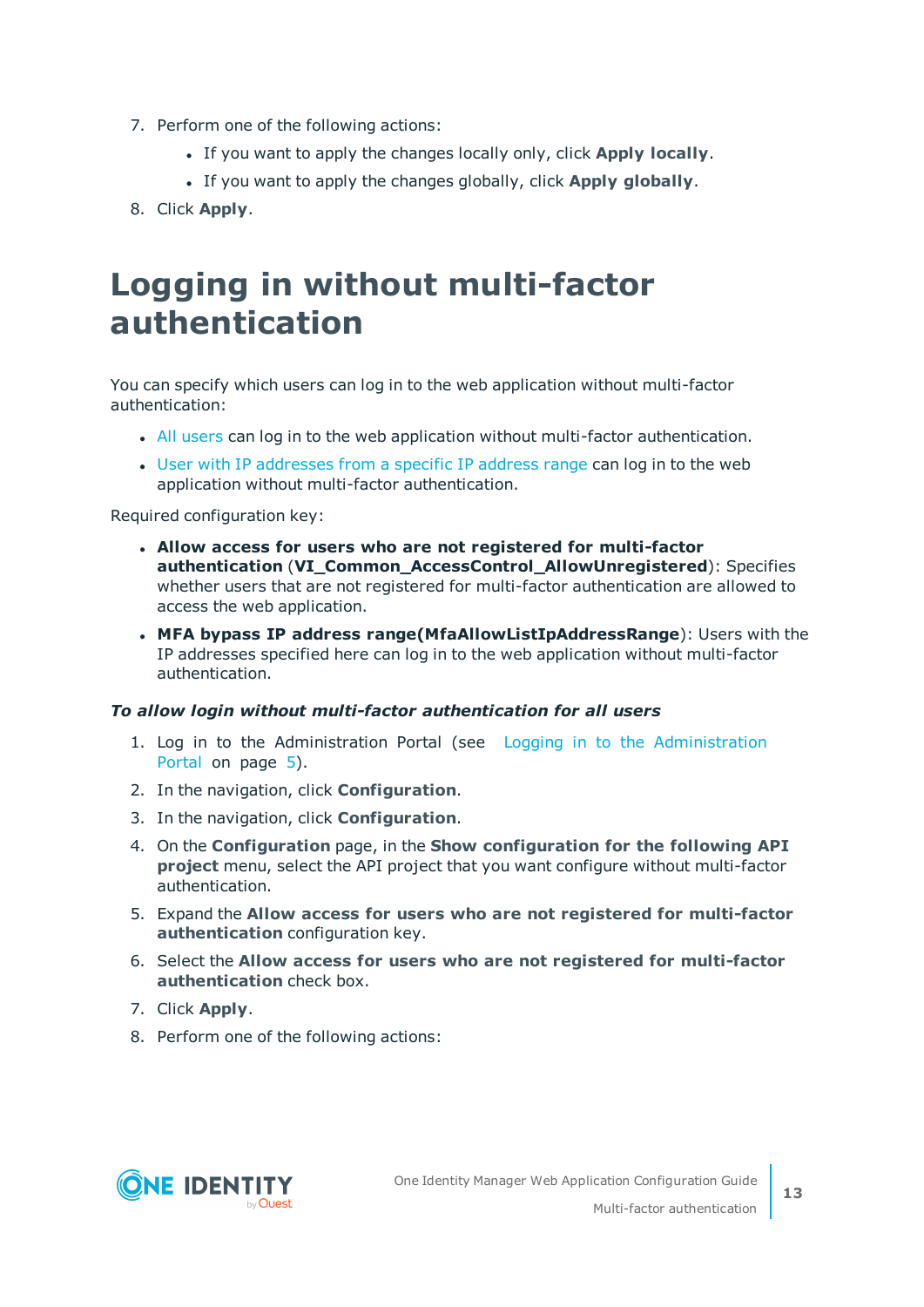- <sup>l</sup> If you want to apply the changes locally only, click **Apply locally**.
- <sup>l</sup> If you want to apply the changes globally, click **Apply globally**.
- 9. Click **Apply**.

### <span id="page-13-1"></span>*To allow login without multi-factor authentication for specific IP addresses*

- 1. Log in to the Administration Portal (see Logging in to the [Administration](#page-4-1) [Portal](#page-4-1) on page 5).
- 2. In the navigation, click **Configuration**.
- 3. In the navigation, click **Configuration**.
- 4. On the **Configuration** page, in the **Show configuration for the following API project** menu, select the **imx** API project.
- 5. Expand the **MFA bypass IP address range** configuration key.
- 6. In the **Value** field, enter the corresponding IP addresses/address ranges.

```
Example:
192.168.0.10 -
192.168.10.20,192.168.0.*,192.168.0.0/255.255.255.0,192.168.0.0/16,fe80:
:/10,192.168.0.0
```
TIP: You can also give IP addresses in Classless Inter-Domain Routing (CIDR) notation.

- 7. Click **Apply**.
- 8. Perform one of the following actions:
	- <sup>l</sup> If you want to apply the changes locally only, click **Apply locally**.
	- <sup>l</sup> If you want to apply the changes globally, click **Apply globally**.
- <span id="page-13-0"></span>9. Click **Apply**.

## **Activating Starling Two-Factor Authentication for the Operations Support Web Portal**

On the API Server, you can enable Starling 2FA for the Operations Support Web Portal.

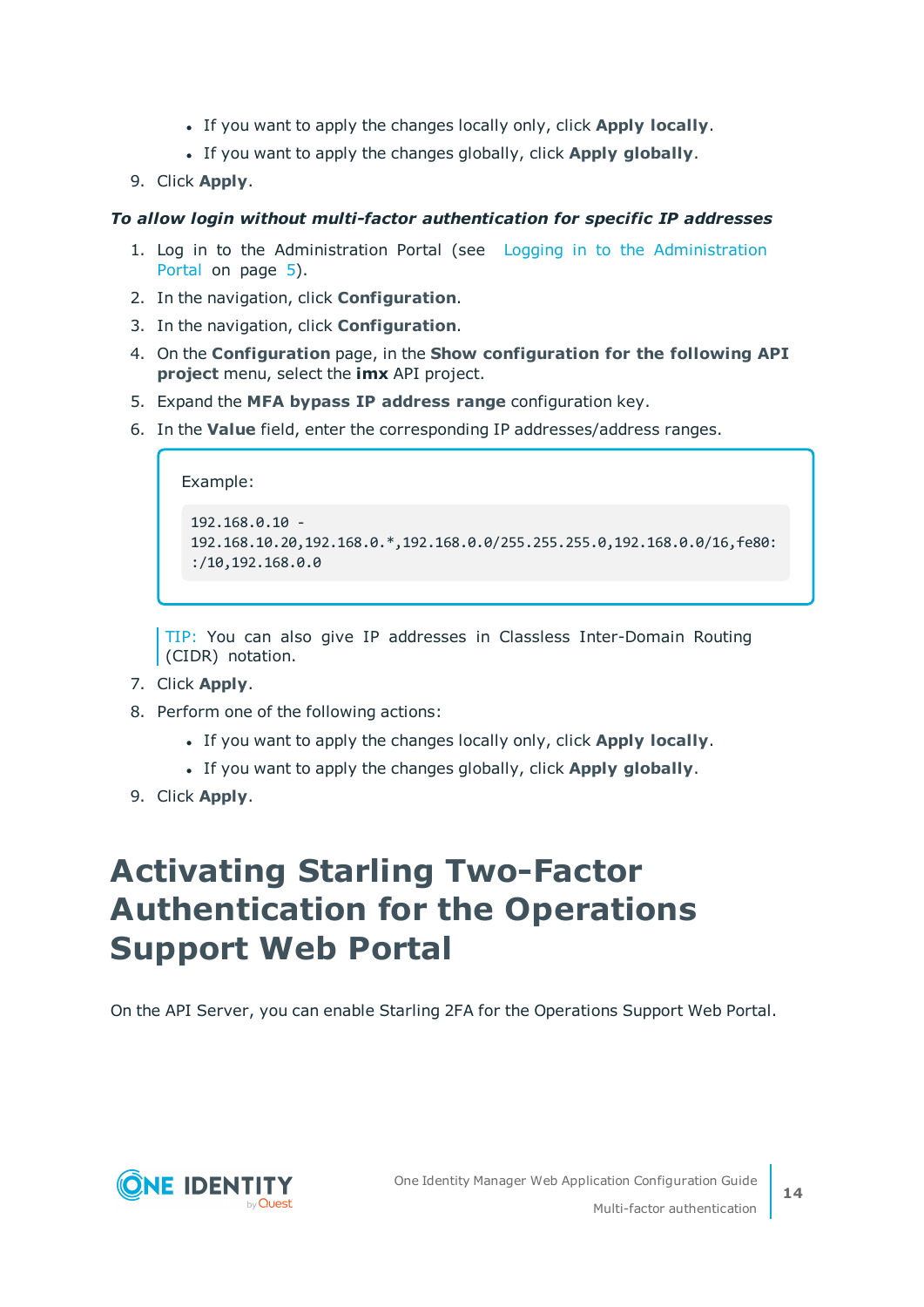### *To enable Starling Two-Factor Authentication for the Operations Support Web Portal*

- 1. Start the API Designer program.
- 2. In the menu bar, click **View** > **Navigation**.
- 3. In the navigation, click **API projects**.
- 4. In the tree view, double-click on the **QBM\_OperationsSupport** project.
- 5. In the definition tree view, right-click **b** (**Authentication**) node.
- 6. In the context menu, click **Object in extension** > **Add to extension <extension name>** > **Authentication module**.
- 7. In the menu bar, click **View** > **Node editor**.
- 8. In the definition tree view, click the newly created **Second authentication factor**.
- 9. In the Node editor pane, tick the **Second authentication factor** box.
- 10. In the menu, click **Starling 2FA**.

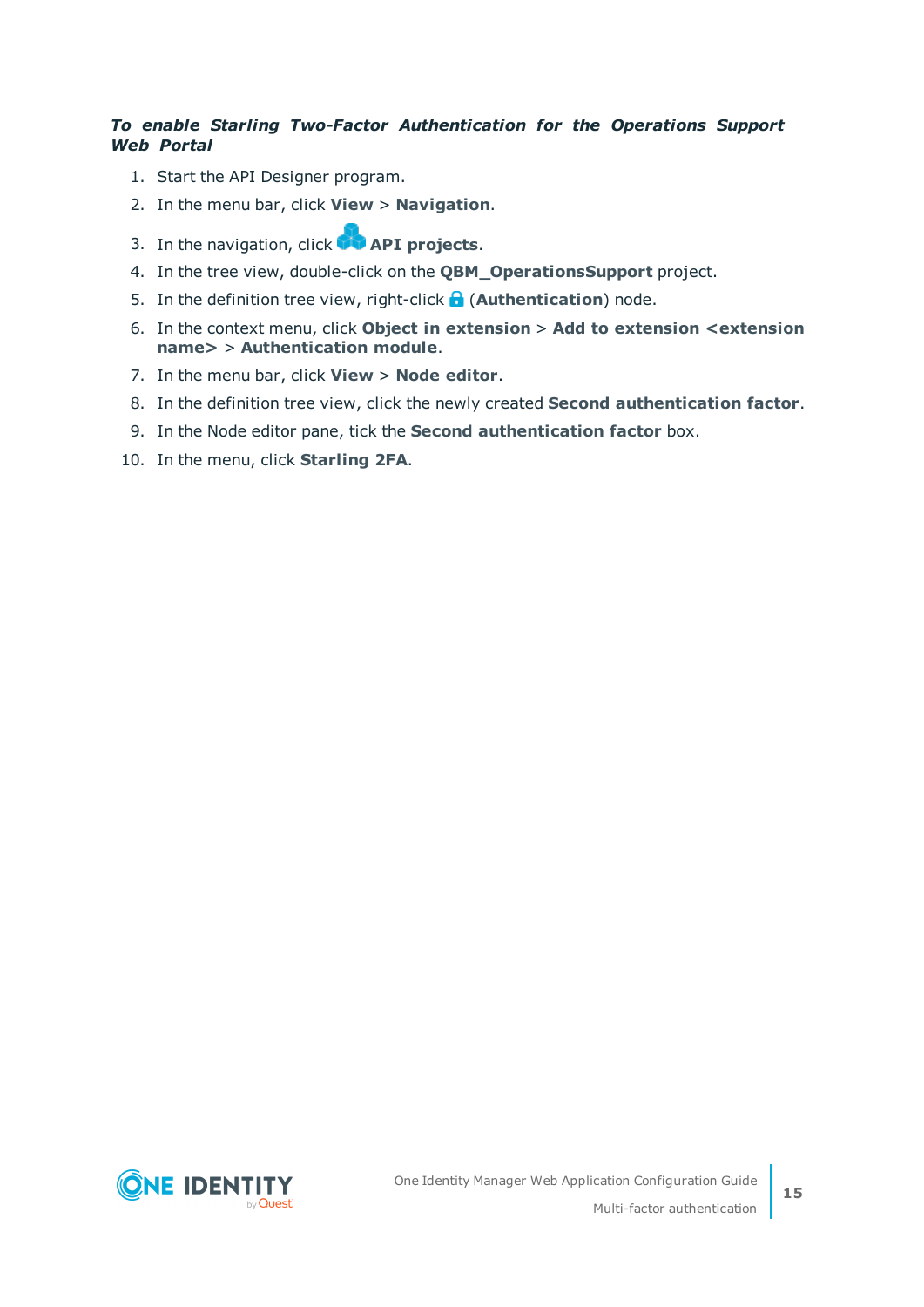# **Configuring the Application Governance Module**

<span id="page-15-0"></span>The Application Governance Module allows you to quickly and simply run the onboarding process for new applications from one place using one tool. An application created with the Application Governance Module combines all the permissions application users require for their regular work. You can assign entitlements and roles to your application and plan when they become available as service items (for example, in the Web Portal).

### **Related topics**

- Configuring [entitlements](#page-15-1) on page 16
- $\cdot$  Filling application [hyperviews](#page-16-0) on page 17

## <span id="page-15-1"></span>**Configuring entitlements**

To enable employees to view, create, and manage applications as well as approve requests for application products in the Web Portal, you must assign specific application roles to employees.

NOTE: Managing an application involves the following:

- <sup>l</sup> Editing the application's main data and the assigned entitlements and roles
- Assigning entitlements and roles to the application
- Unassigning entitlements and roles from the application
- Deploying the application and associated entitlements and roles
- Undeploying the application and its associated permissions and roles

#### *To assign an application role for application governance to employees*

- 1. Start the Manager program.
- 2. Connect to the relevant database.
- 3. Select the **One Identity Manager Administration** category.

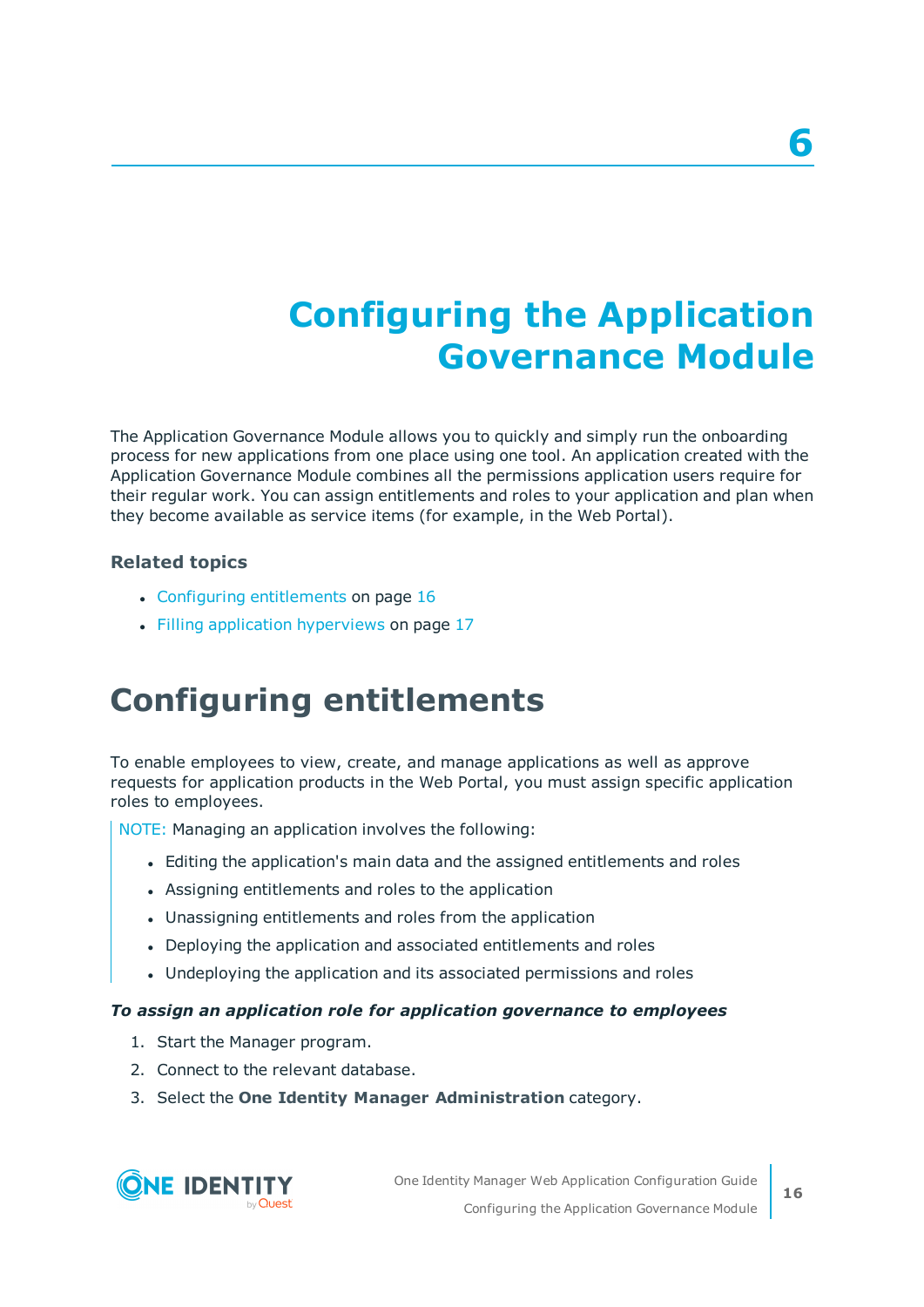- 4. In the upper navigation pane, click the application role you want to assign to employees:
	- <sup>l</sup> **Application Governance** | **Administrators**: Members of this application role create new applications and manage all applications in the Web Portal.
	- <sup>l</sup> **Application Governance** | **Owners**: If this application role is assigned to an application as an owner application role, the members manage the application in the Web Portal.
	- <sup>l</sup> **Application Governance** | **Approvers**: If this application role is assigned to an application as an approver application role, the members can approve requests for products of this application (if the **BE - Approver of an application** approval procedure is used).
- 5. In the **Tasks** pane, select the **Assign employees** task.
- 6. In the **Add Assignments** area, double-click the employees to whom you want to assign the application role.
- <span id="page-16-0"></span>7. Click (**Save**).

## **Filling application hyperviews**

In the Web Portal, an overview is available to users for each application in the form of a hyperview. The **Fill application overview** schedule collects all the data for this hyperview and fills it.

### *To start the schedule to populate the hyperview*

- 1. Start the Designer program.
- 2. Connect to the relevant database.
- 3. In the Designer, select the **Base data** > **General** > **Schedules** category.
- 4. In the list, select the **Fill application overview** schedule.
- 5. In the schedule's details pane, click **Start**.
- 6. Confirm the security prompt with **Yes**.

#### *To edit the schedule for filling the application's hyperview*

- 1. Start the Designer program.
- 2. Connect to the relevant database.
- 3. In the Designer, select the **Base data** > **General** > **Schedules** category.
- 4. In the list, select the **Fill application overview** schedule.
- 5. In the schedule's details pane, edit the schedule's main data.

For more information about schedule and their properties, see *One Identity Manager Operational Guide*.

6. Select the **Database** > **Commit to database** menu item and click **Save**.

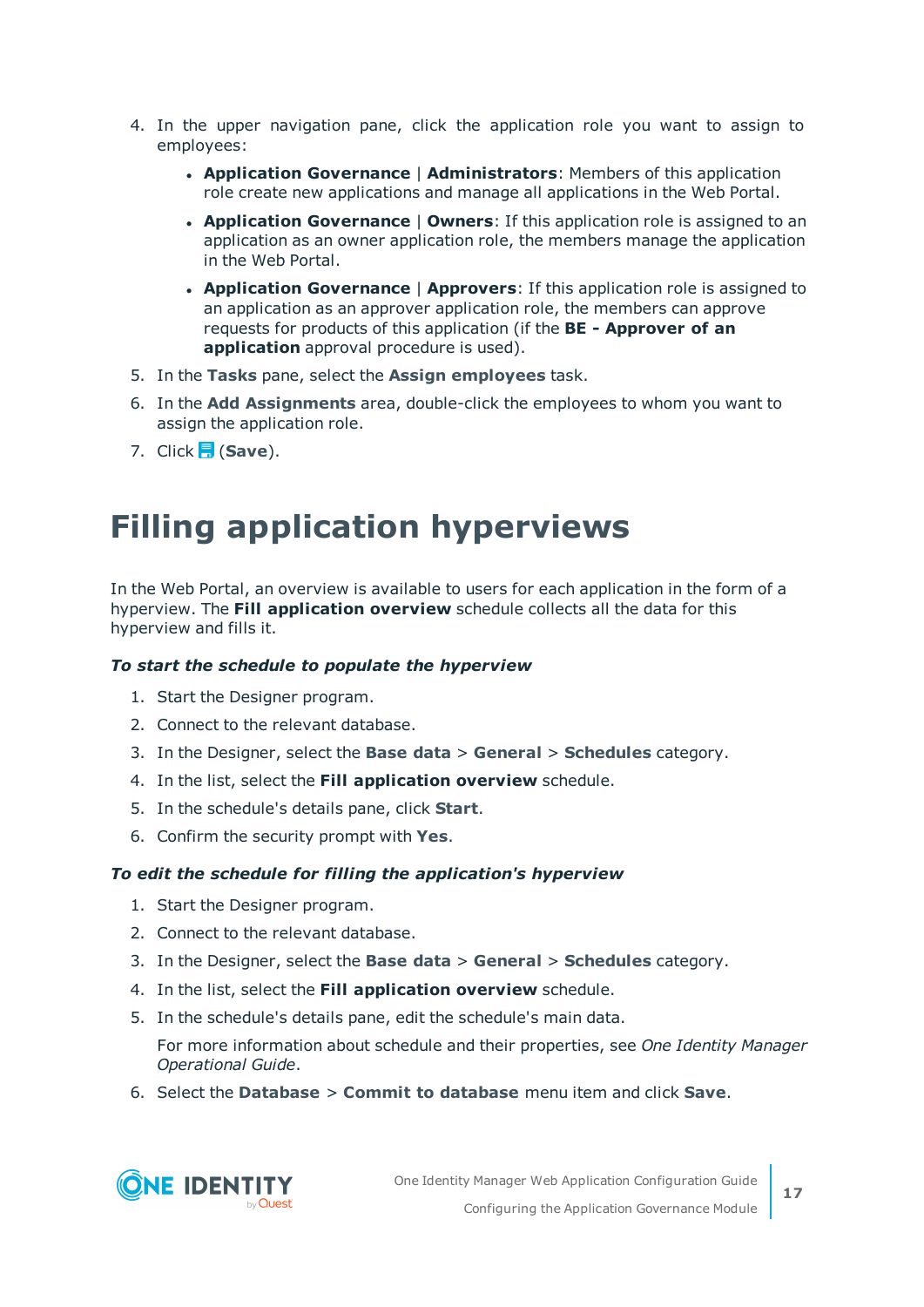# <span id="page-17-0"></span>**Configuring the Password Reset Portal**

The Password Reset Portal allows users to reset passwords of the user accounts they manage securely.

## <span id="page-17-1"></span>**Configuring Password Reset Portal authentication**

Authentication on the Password Reset Portal differs from authentication on the Web Portal. Users can log in to Password Reset Portal using the following options:

- Users use a passcode that they have received from their manager (see [Configuring](#page-17-2) [Password](#page-17-2) Reset Portal login with a passcode on page 18).
- Users answer their personal password questions (see [Configuring](#page-18-0) Password Reset Portal login with [password](#page-18-0) questions on page 19).
- Users use your user name and personal password.

## <span id="page-17-2"></span>**Configuring Password Reset Portal login with a passcode**

Users can use the passcode they received from their manager to log in to the Password Reset Portal.

### *To configure login with a passcode*

- 1. Connect to your API Server
- 2. Open the imxclient.exe.config file with a text editor.
- 3. Add the following entry:

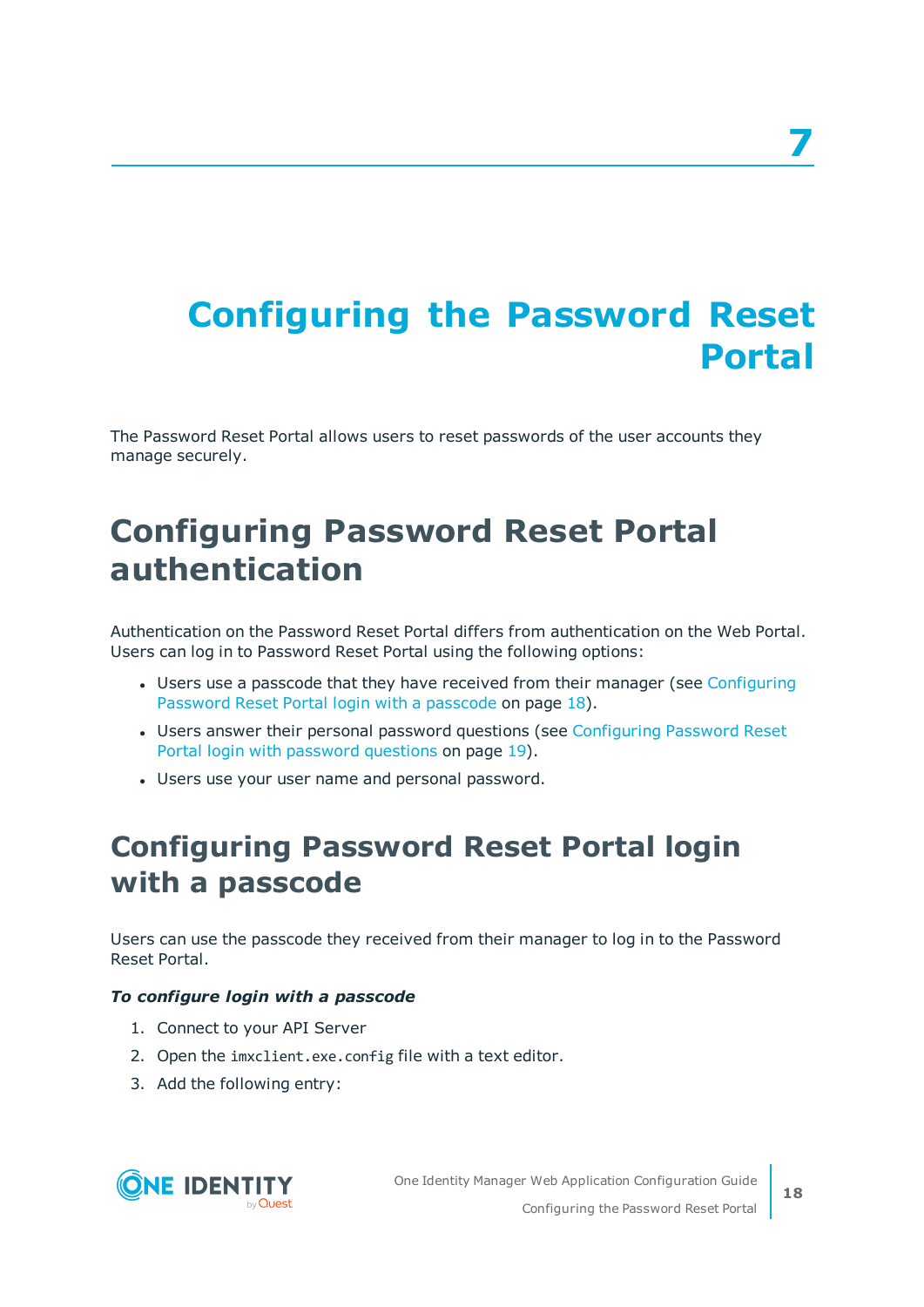<add name="QER\Person\PasswordResetAuthenticator\ApplicationToken" connectionString="<API Server application token>"/>

- 4. Save your changes to the file.
- <span id="page-18-0"></span>5. (Optional) Encrypt the file.

## **Configuring Password Reset Portal login with password questions**

If Web Portal users forget their password, they can login in to the Password Reset Portal with the help of the password questions and set a new password.

#### *To configure the use of password questions.*

- 1. Start the Designer program.
- 2. Connect to the relevant database.
- 3. Configure the following configuration parameters:

NOTE: For more information about editing configuration parameters in the Designer, see the *One Identity Manager Configuration Guide*.

<sup>l</sup> **QER** | **Person** | **PasswordResetAuthenticator** | **QueryAnswerDefinitions**: Specify how many password questions and answers users must enter. Users who do not enter enough or any questions and answers, cannot reset their password.

NOTE: The value must not be less than the value in the **QueryAnswerRequests** configuration parameter.

<sup>l</sup> **QER** | **Person** | **PasswordResetAuthenticator** | **QueryAnswerRequests**: Specify how many password questions users have to answer before they can reset their password.

NOTE: The value must not be higher than the value in the **QueryAnswerDefinitions** configuration parameter.

<sup>l</sup> **QER** | **Person** | **PasswordResetAuthenticator** | **InvalidateUsedQuery**: Specify whether users must enter new password questions and answers after successfully resetting their password. In this case, correctly answered questions are deleted.

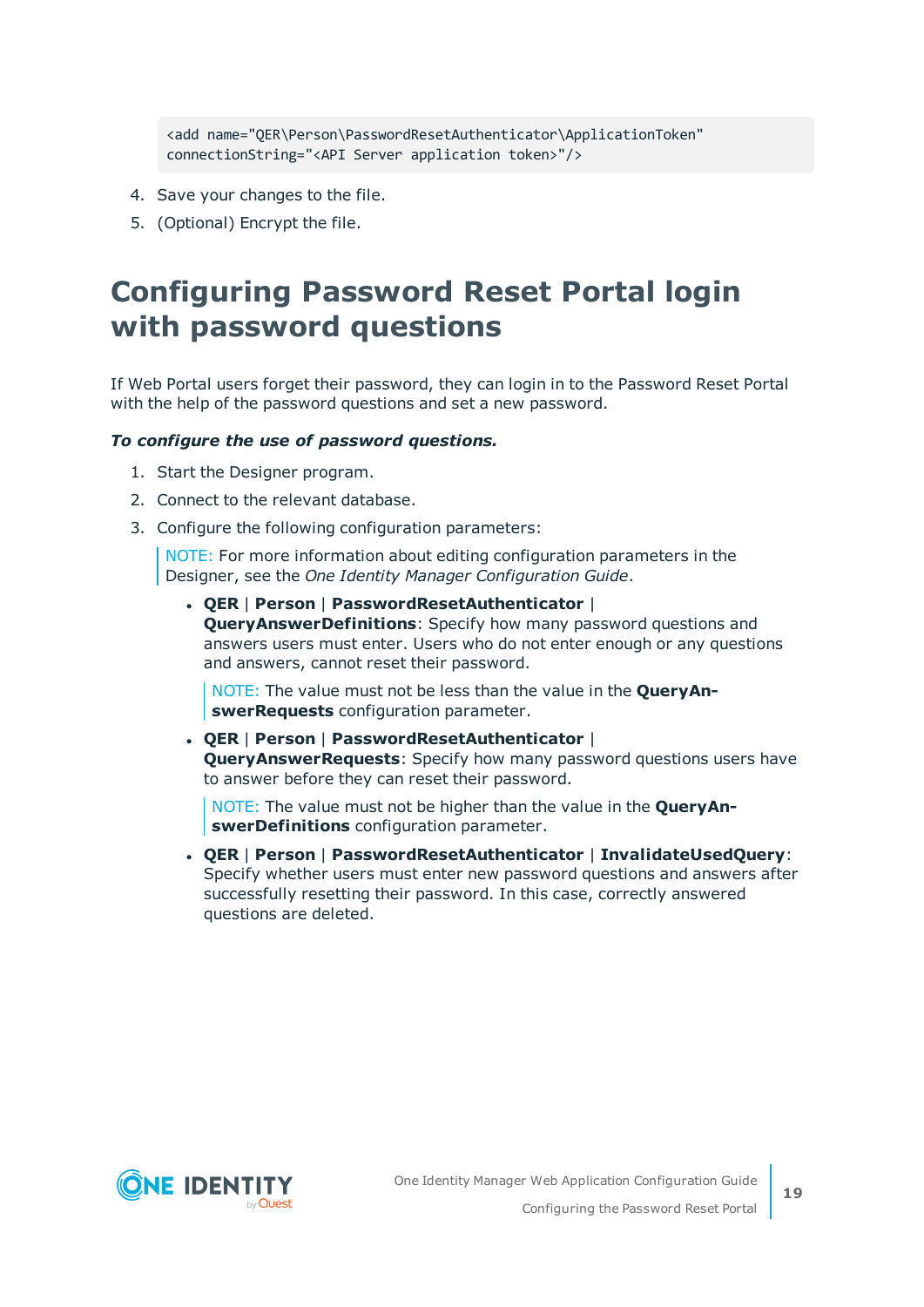# <span id="page-19-0"></span>**Recommendations for secure operation of web applications**

Here are some solutions that have been tried and tested in conjunction with One Identity Manager tools to guarantee secure operation of One Identity web applications. You decide which security measures are appropriate for your individually customized web applications.

### **Detailed information about this topic**

- Using [HTTPS](#page-19-1) on page 20
- [Disabling](#page-19-2) the HTTP request method TRACE on page 20
- Disabling insecure encryption [mechanisms](#page-20-0) on page 21
- [Removing](#page-20-1) the HTTP response header in Windows IIS on page 21

## <span id="page-19-1"></span>**Using HTTPS**

Always run the One Identity Manager's web application over the secure communications protocol "Hypertext Transfer Protocol Secure" (HTTPS).

In order for the web application to use the secure communications protocol, you can force the use of the "Secure Sockets Layer" (SSL) when you install the application. For more information for using HTTPS/SSL, see the *One Identity Manager Installation Guide*.

## <span id="page-19-2"></span>**Disabling the HTTP request method TRACE**

The TRACE request allows the path to the web server to be traced and to check that data is transferred there correctly. This allows a trace route to be determined at application level,



**8**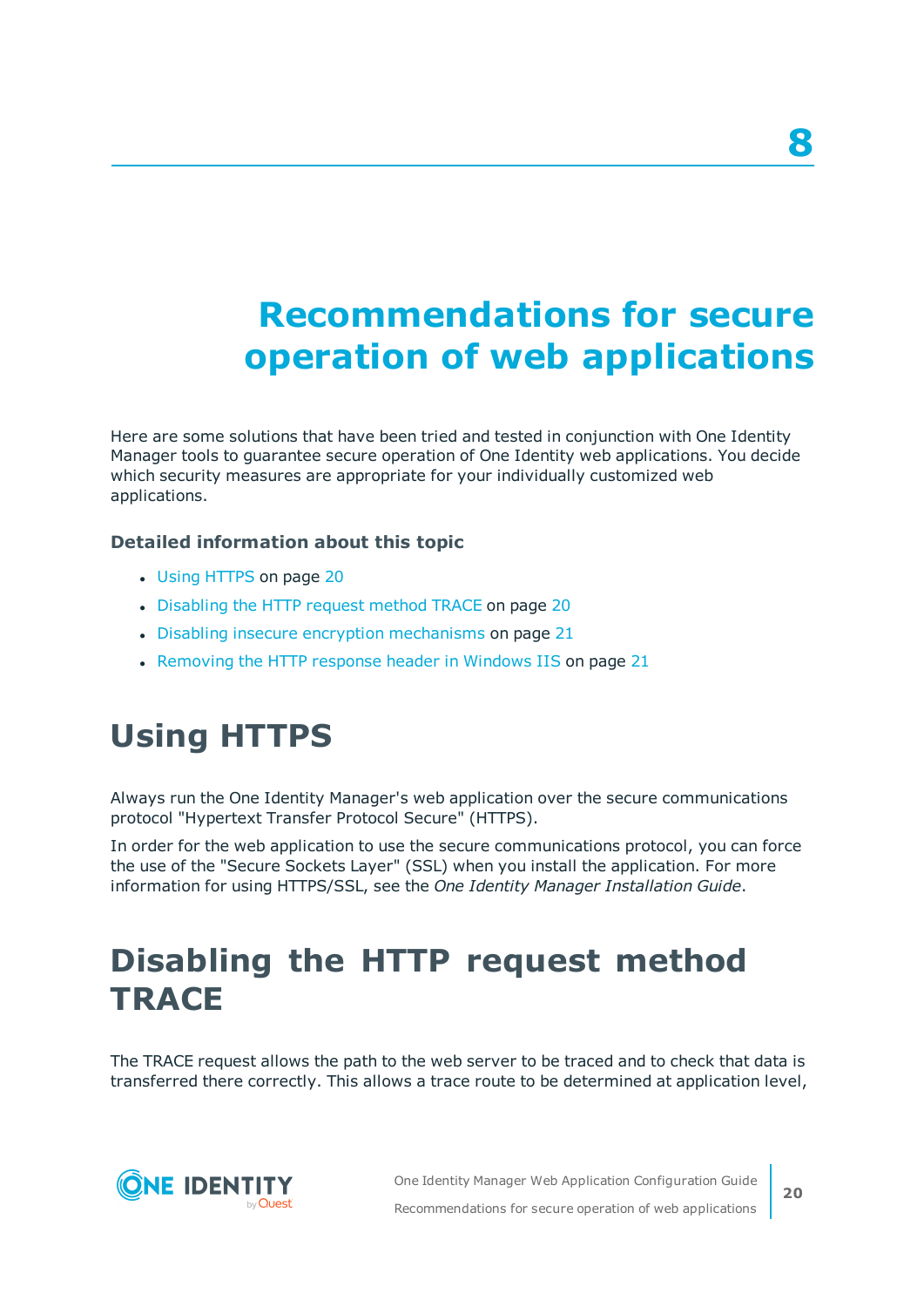meaning the path to the web server over various proxies. This method is particularly useful for debugging connections.

IMPORTANT: TRACE should not be enable in a productive environment because it can reduce performance.

#### *To disable the HTTP request method TRACE using Internet Information Services*

- You will find instructions by following this link:
	- <https://docs.microsoft.com/en-us/iis/configuration/system.webserver/tracing/>

## <span id="page-20-0"></span>**Disabling insecure encryption mechanisms**

It is recommended that you disable all unnecessary encryption methods and protocols on the grounds of security. If you disable redundant protocols and methods, older platforms and systems may not be able to establish connections with web applications anymore. Therefore, you must decide which protocols and methods are necessary, based on the platforms required.

NOTE: The software "IIS Crypto" from Nartac Software is recommended for disabling encryption methods and protocols.

For more information about disabling encryption, see [https://www.n](https://www.nartac.com/Products/IISCrypto)[artac.com/Products/IISCrypto](https://www.nartac.com/Products/IISCrypto).

### **Detailed information about this topic**

- <sup>l</sup> [https://blogs.technet.microsoft.com/exchange/2015/07/27/exchange-tls-ssl-best](https://blogs.technet.microsoft.com/exchange/2015/07/27/exchange-tls-ssl-best-practices/)[practices/](https://blogs.technet.microsoft.com/exchange/2015/07/27/exchange-tls-ssl-best-practices/)
- <sup>l</sup> [https://support.microsoft.com/en-us/help/245030/how-to-restrict-the-use-of](https://support.microsoft.com/en-us/help/245030/how-to-restrict-the-use-of-certain-cryptographic-algorithms-and-protoc)[certain-cryptographic-algorithms-and-protoc](https://support.microsoft.com/en-us/help/245030/how-to-restrict-the-use-of-certain-cryptographic-algorithms-and-protoc)

## <span id="page-20-1"></span>**Removing the HTTP response header in Windows IIS**

Attackers can obtain a lot of information about your servers and network by looking at the response header your server returns.

To give attackers a little information as possible, you can remove the HTTP response header in Windows IIS.

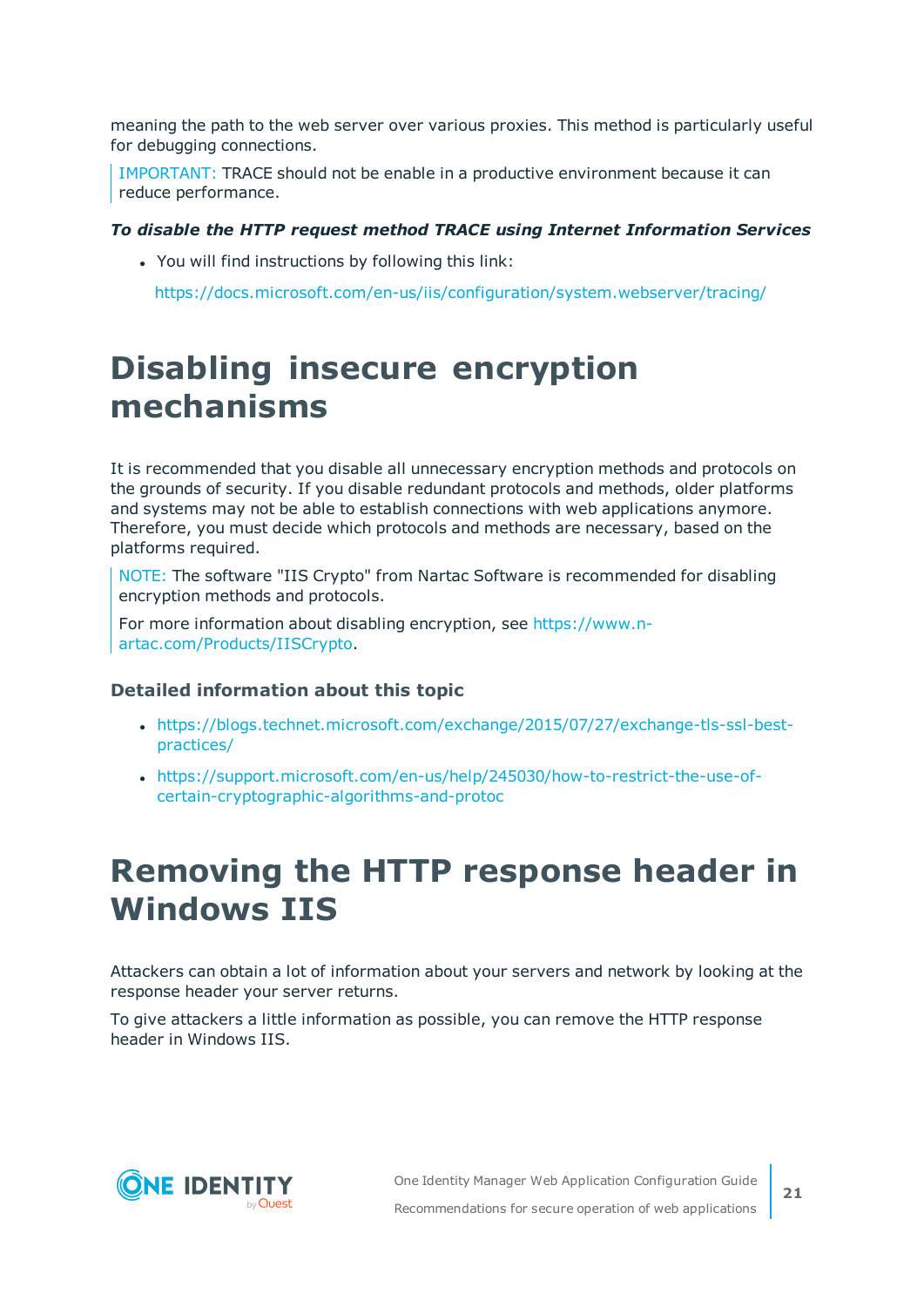### *To remove the HTTP response header in Windows IIS*

- Read the instructions in the following links:
	- <https://github.com/dionach/stripheaders>
	- . <https://www.saotn.org/remove-iis-server-version-http-response-header/>